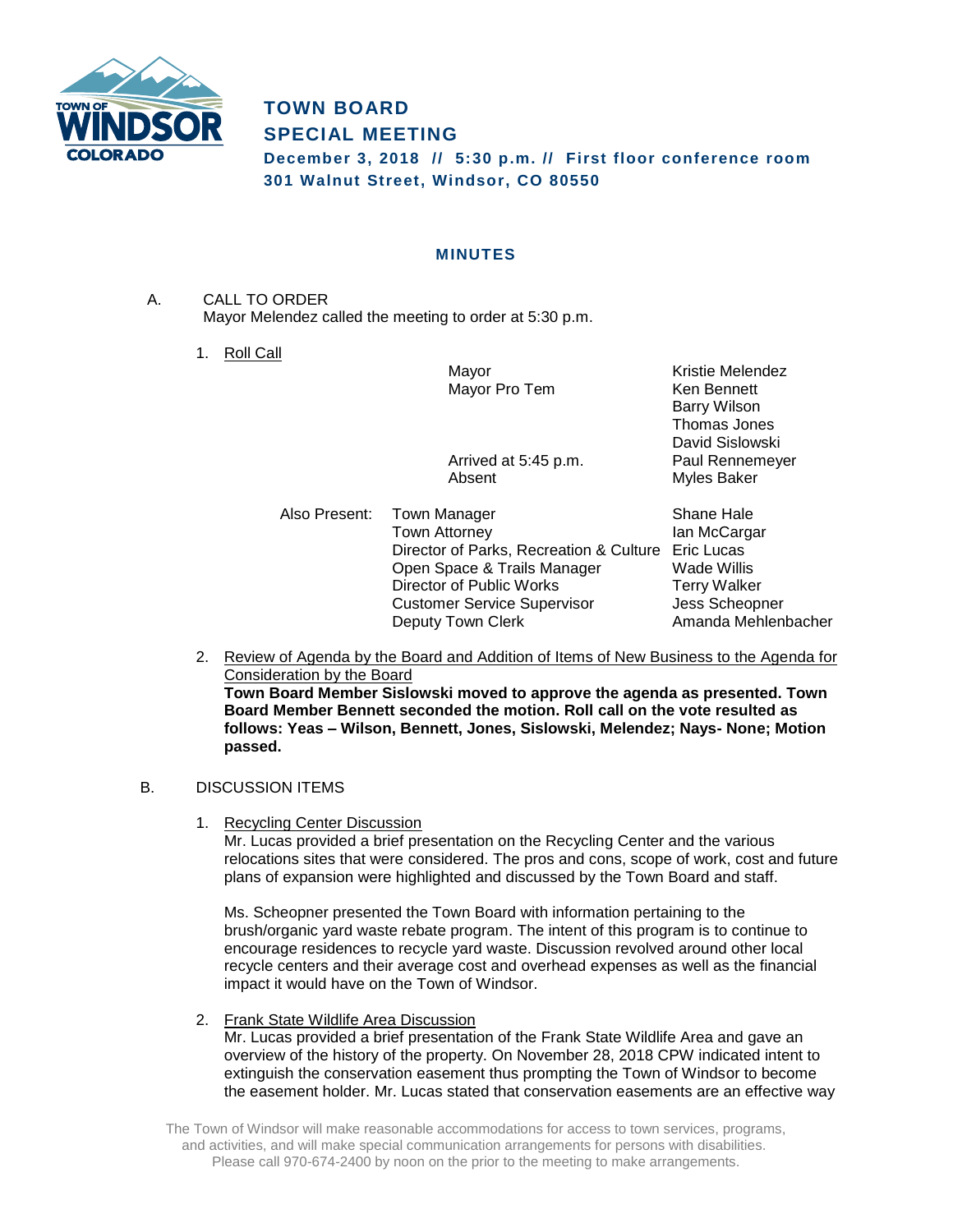to preserve land and open space for future generations without an outright purchase of land.

### C. EXECUTIVE SESSION

1. An executive session pursuant to Colorado Revised Statutes § 24-6-402 (4)(e)(I) for the purpose of determining positions relative to matters that may be subject to negotiations; developing strategy for negotiations; and instructing negotiators with respect to Colorado National Sports Park. (Shane Hale, Stacy Miller, Ian McCargar)

**Town Board Member Sislowski moved to go into executive session pursuant to Colorado Revised Statutes § 24-6-402 (4)(e) (I) for the purpose of determining positions relative to matters that may be subject to negotiations; developing strategy for negotiations; and instructing negotiators with respect to Colorado National Sports Park (Shane Hale, Stacy Miller, Ian D. McCargar). Town Board Member Wilson seconded the motion. Roll call on the vote resulted as follows: Yeas – Wilson, Bennett, Rennemeyer, Jones, Sislowski, Melendez; Nays- None; Motion Passed**

Upon a motion duly made, the Town Board returned to the regular meeting at 7:32 p.m.

The Executive Session was closed and the Town Board returned to the Regular Meeting.

Upon returning to the regular meeting, Mayor Melendez advised that if any participants in the Executive Session believed the session contained any substantial discussion of any matters not included in the motion to convene the Executive Session, or believed any improper action occurred during the Session in violation of the Open Meetings Law; such concerns should now be stated. Hearing none, the Regular Meeting resumed at 7:32 p.m.

2. An executive session pursuant to Colorado Revised Statutes §24-6-402 (4) (f)(I) to discuss personnel matters where the employees who are the subject of the executive session have not both requested an open meeting - Town Manager annual review, Town Attorney annual review (S. Hale and I. McCargar)

**Town Board Member Sislowski moved to go into executive session pursuant to Colorado Revised Statutes § 24-6-402 (4)(f) (I) to discuss personnel matters where the employees who are the subject of the executive session have not both requested an open meeting – Town Manger annual review, Town Attorney annual review (Shane Hale, Ian D. McCargar). Town Board Member Wilson seconded the motion. Roll call on the vote resulted as follows: Yeas – Wilson, Bennett, Rennemeyer, Jones, Sislowski, Melendez; Nays- None; Motion Passed**

Upon a motion duly made, the Town Board returned to the regular meeting at 9:17 p.m.

The Executive Session was closed and the Town Board returned to the Regular Meeting.

Upon returning to the regular meeting, Mayor Melendez advised that if any participants in the Executive Session believed the session contained any substantial discussion of any matters not included in the motion to convene the Executive Session, or believed any improper action occurred during the Session in violation of the Open Meetings Law; such